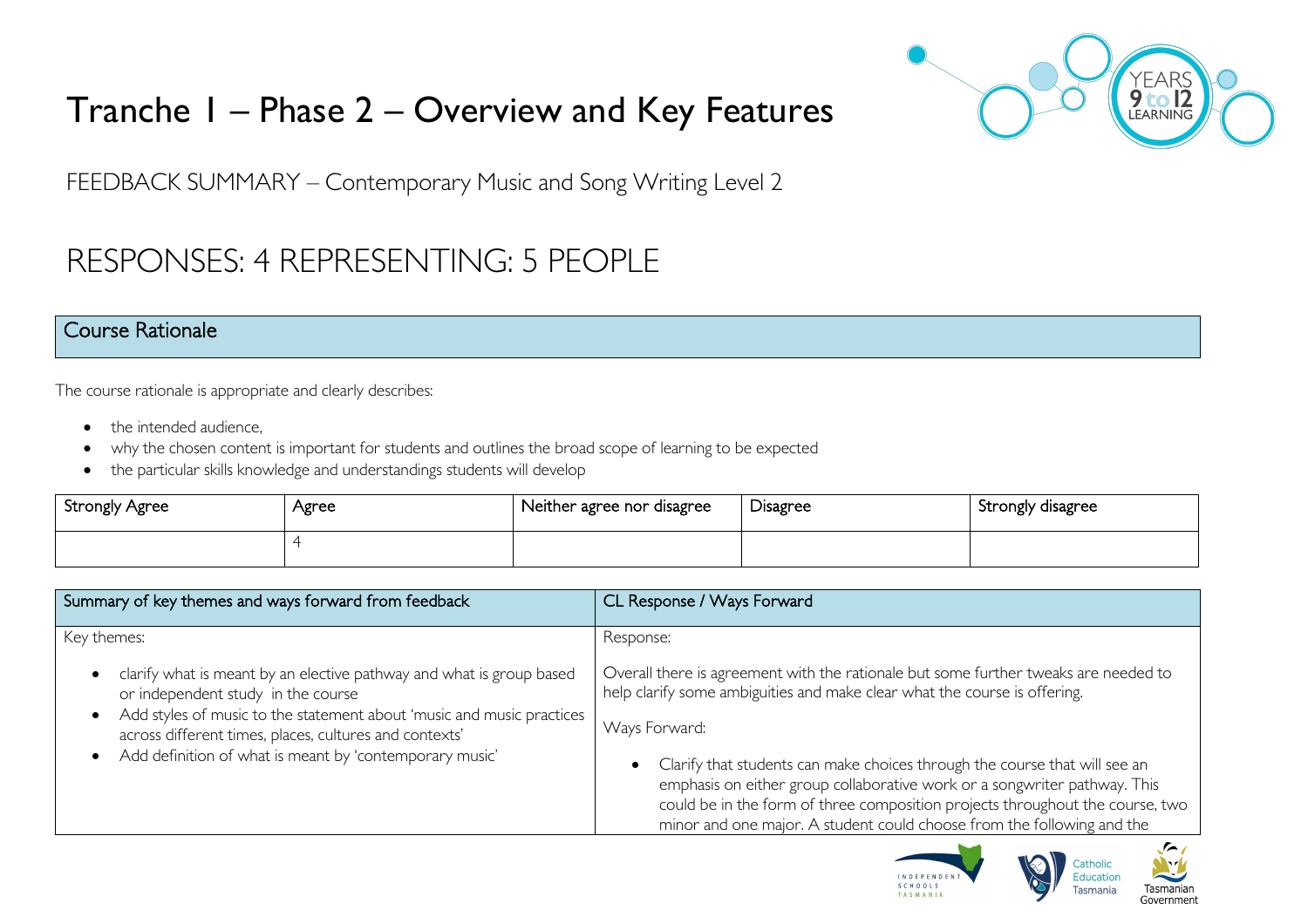process could be that students have to choose at least one from each column on Composition. • Task Composition (students choose) Minor Group Independent Minor Group Independent Major Group Independent • Course writer with critical friends, sponsors and LAG to define contemporary music and possibly include examples to help define course as distinct from Music Studies 2

## Pathways In

The pathways in are appropriate and clearly describes all relevant pathways.

| <b>Strongly Agree</b> | Agree | Neither agree nor disagree | Disagree | Strongly disagree |
|-----------------------|-------|----------------------------|----------|-------------------|
|                       |       |                            |          |                   |

| Summary of key themes and ways forward from feedback                                                                                                                                 | CL Response / Ways Forward                                                                                                                                                                                           |
|--------------------------------------------------------------------------------------------------------------------------------------------------------------------------------------|----------------------------------------------------------------------------------------------------------------------------------------------------------------------------------------------------------------------|
| Key themes:<br>To expand pathways to include non-traditional pathways and<br>$\bullet$<br>experiences such as independent song writing experience through<br>Songmakers, for example | Response:<br>To differentiate between this course and Music Studies 2 a more open range of<br>pathways would be appropriate to acknowledge.<br>Ways Forward:<br>Include other non-school based pathways<br>$\bullet$ |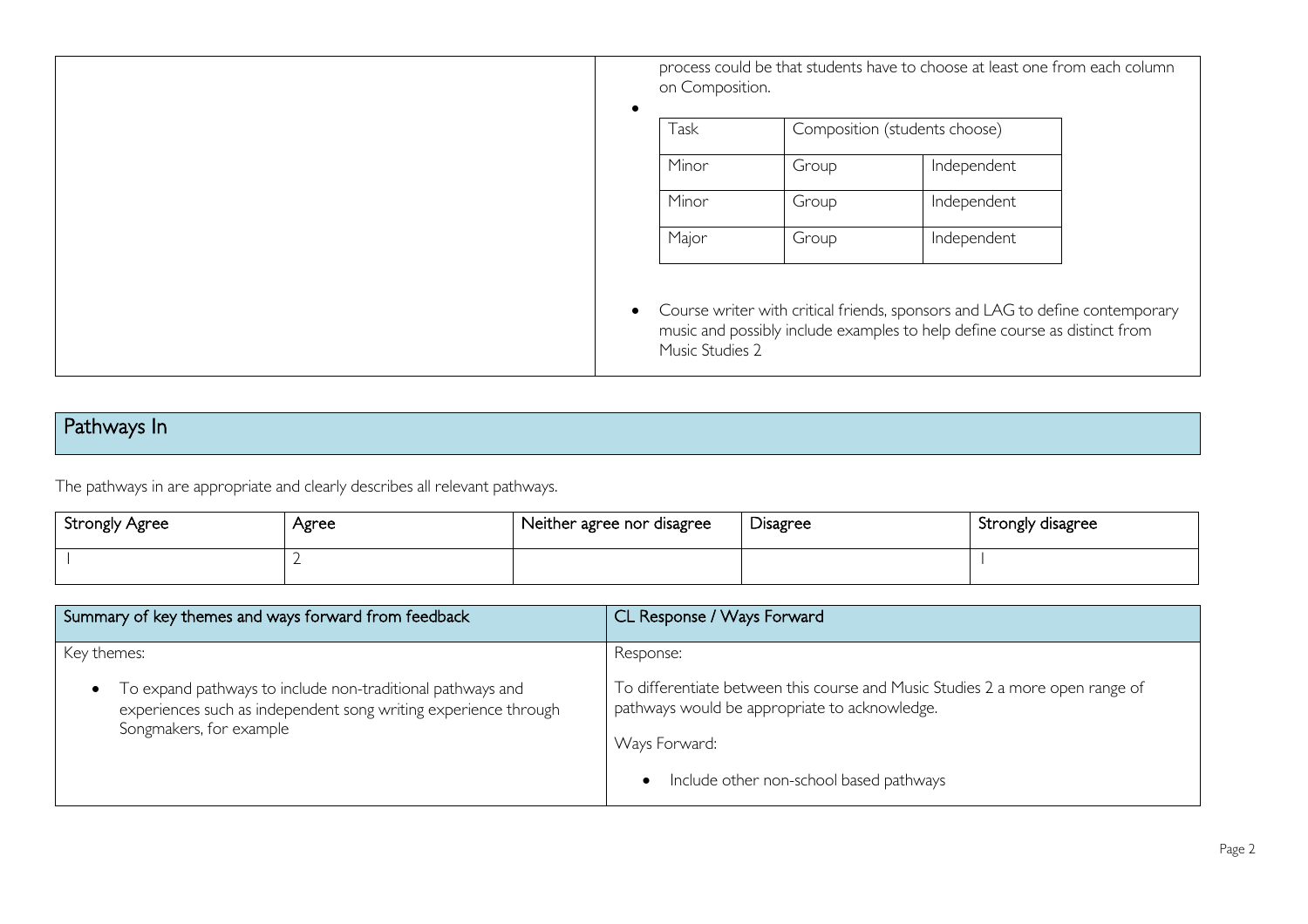## Learning Outcomes

- Learning outcomes describe observable and measurable behaviours so that valid judgements can be made about whether students have achieved the learning outcomes and at what level.
- Clear learning outcomes are important because they communicate to students what they are expected to do as a result of successfully completing a course or module.

#### In consideration of the learning outcomes identified in this paper do they clearly describe what students will be able to do on successful completion of a course (or module of work)?

| Yes | No |
|-----|----|
|     |    |

| Summary of key themes and ways forward from feedback                                                                                                                                                                               | CL Response / Ways Forward                                                                                                                                                           |
|------------------------------------------------------------------------------------------------------------------------------------------------------------------------------------------------------------------------------------|--------------------------------------------------------------------------------------------------------------------------------------------------------------------------------------|
| Key themes:<br>Overall learning outcomes are appropriate to the course.<br>Ensure learning outcome that relates to genres is about plural<br>contemporary music genres<br>Clarify the professional issues that are to be included. | Response:<br>The suggestions put forward help to clarify the learning outcomes<br>Ways Forward:<br>Make the contemporary music genres plural<br>Differentiate WH&S from legal issues |
|                                                                                                                                                                                                                                    | Clarify that students can choose to major in either solo or ensemble<br>performance.                                                                                                 |

# Course Structure

- All course structures for Tranche 1 courses are aligned to the Integrated Policy Model.
- All courses will be 150 hours in length, and divided equally into three weighted modules of 50 hours each.

#### Do you agree with the proposed organisation of modules identified in this paper?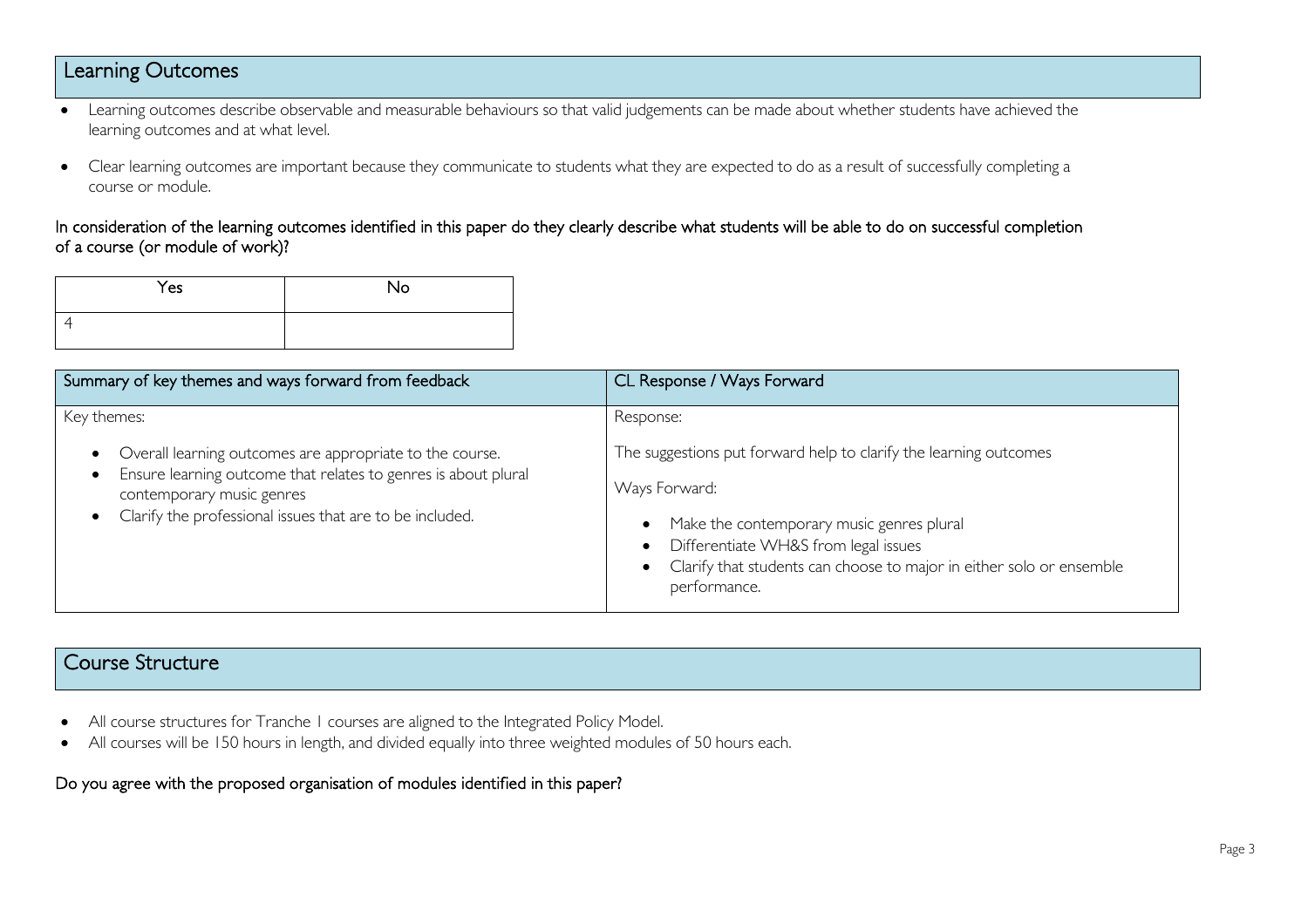| Yes | <b>No</b> |
|-----|-----------|
|     | ∽         |

| Summary of key themes and ways forward from feedback                                                                                                                                                           | CL Response / Ways Forward                                                                                                                                                                                                                                                                                                                                                                                                                                                                                                                                                                                                                      |
|----------------------------------------------------------------------------------------------------------------------------------------------------------------------------------------------------------------|-------------------------------------------------------------------------------------------------------------------------------------------------------------------------------------------------------------------------------------------------------------------------------------------------------------------------------------------------------------------------------------------------------------------------------------------------------------------------------------------------------------------------------------------------------------------------------------------------------------------------------------------------|
| Key themes:<br>The need for the Performance and Practical Music industry skills as a<br>$\bullet$<br>concurrent module during the whole course. The other two modules<br>can work sequentially over the course | Response: This is a potential way to modularise the course<br>Core I (concurrent):<br>Performance (ensemble and/or solo) and<br>Practical Music Industry Skills (copyright, legal issues, WHS, careers in music industry,<br>marketing)<br>Core 2:<br>Contemporary Music Skills, Techniques, Technologies and Knowledge, Introduction to<br>Composition (ensemble and/or solo)<br>Core 3:<br>Culture, Context and Composition (ensemble and/or solo)<br>Ways Forward:<br>The course writer will take the most recent version of the modules to Critical Friends,<br>the Sponsor Schools and the LAG to test whether this version will work more |
|                                                                                                                                                                                                                | effectively.                                                                                                                                                                                                                                                                                                                                                                                                                                                                                                                                                                                                                                    |

# Delivery Sequence

Do you agree with the course delivery sequence proposed in this paper?

| Yes | No |
|-----|----|
|     | ∽  |

| Summary of key themes and ways forward from feedback | CL Response / Ways Forward |
|------------------------------------------------------|----------------------------|
| Key themes:                                          | Response:                  |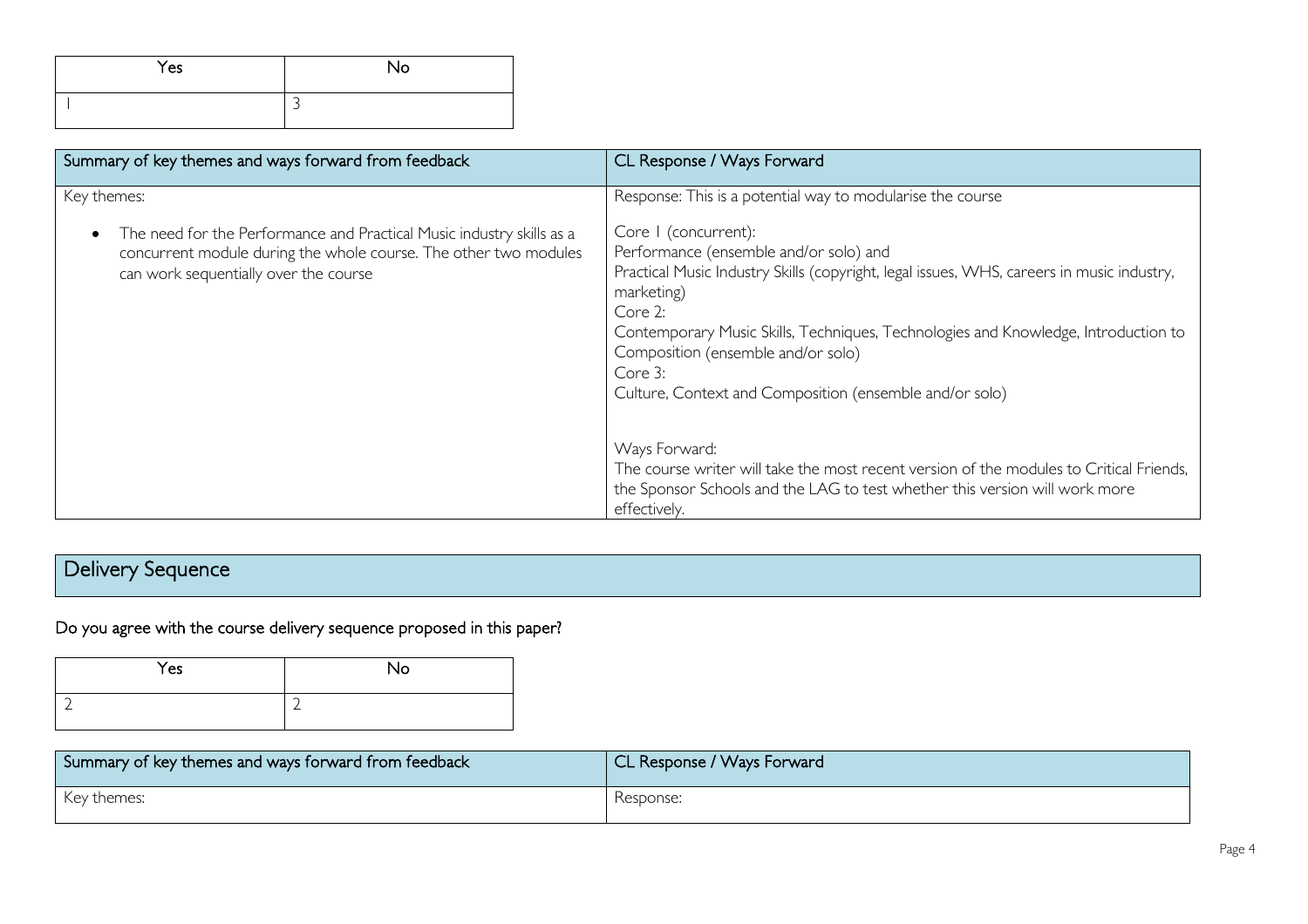| The preferred mode of delivery as defined in the previous question around<br>modules, that is, teachers prefer the second version that was offered during<br>consultation | This is a potential way to modularise the course.<br>Core I (concurrent):<br>Performance (ensemble and/or solo) and<br>Practical Music Industry Skills (copyright, legal issues, WHS, careers in music industry,<br>marketing)<br>Core 2:<br>Contemporary Music Skills, Techniques, Technologies and Knowledge, Introduction<br>to Composition<br>Core 3:<br>Culture, Context and Composition (ensemble and/or solo) |
|---------------------------------------------------------------------------------------------------------------------------------------------------------------------------|----------------------------------------------------------------------------------------------------------------------------------------------------------------------------------------------------------------------------------------------------------------------------------------------------------------------------------------------------------------------------------------------------------------------|
|                                                                                                                                                                           | Ways Forward:<br>The course writer will take the last version of the modules to Critical Friends, the<br>Sponsor Schools and the LAG to test whether this version will be more acceptable.                                                                                                                                                                                                                           |

## Module Content

Please note that the descriptions of module content may vary from course to course for example:

- some will identify specific themes, concepts and topics to organise course content.
- some *may* enable teacher/learner choice of themes, concepts and topics.

#### Do you agree with the module content proposed in this this paper?

| Yes | No |
|-----|----|
|     |    |

| Summary of key themes and ways forward from feedback                                                                                                                                                                                                                    | CL Response / Ways Forward                                                                                          |
|-------------------------------------------------------------------------------------------------------------------------------------------------------------------------------------------------------------------------------------------------------------------------|---------------------------------------------------------------------------------------------------------------------|
| Key themes:<br>Students studying contemporary music should be able to perceive<br>major minor and dominant 7 <sup>th</sup> chords.<br>Module content appropriate but be aware of weighting.<br>Overall positive to choices of solo or ensemble and adding song writing. | Response:<br>Module content seems appropriate but need to make sure the detail and the<br>weighting is appropriate. |